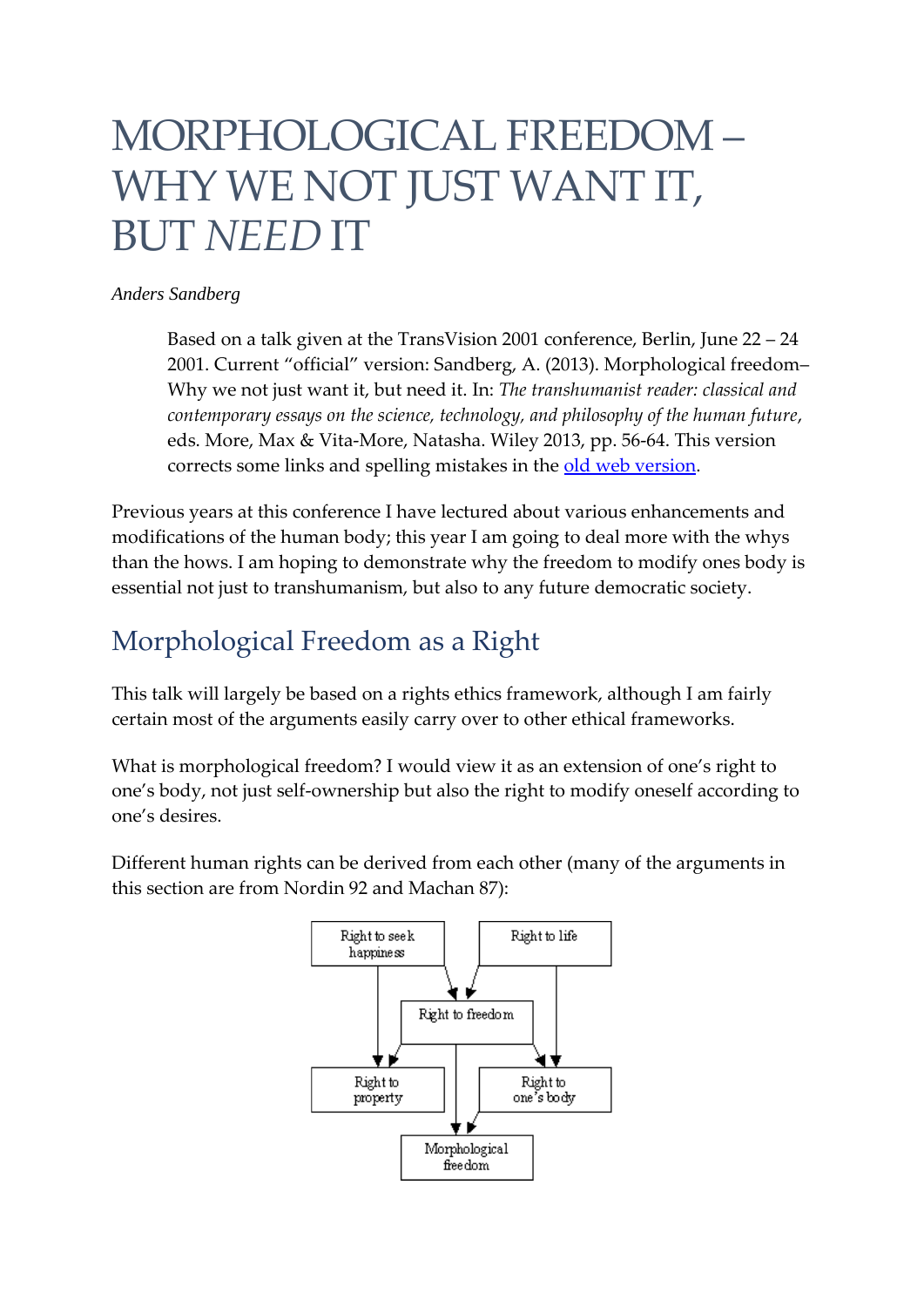The right to life, the right to not have other people prevent oneself from surviving, is a central right, without which all other rights have no meaning. But to realize the right to life we need other rights.

Another central right for any humanistic view of human rights is the right to seek happiness. Without it human flourishing is unprotected, and there is not much point in having a freedom to live if it will not be at least a potentially happy life. In a way the right to life follows from it, since death or the threat of it is one of the main threats to the pursuit of happiness.

From the right to seek happiness and the right to life the right of freedom can be derived. If we seek to survive, we must be able to act freely in our own interest. Similarly, since we are different and have different conceptions of happiness (which is after all a deeply personal thing that cannot be separated from the person pursuing happiness) we need freedom to practise these. Also, since values differ and uncertainties in knowledge and intelligence make people come to opposing conclusions about the best way of acting even when their goals are exactly the same, there is a need for freedom to enable different approaches to be tested, compared and pursued.

The right to freedom and life imply a right to one's body. If we have a right to live and be free, but our bodies are not free, then the other rights become irrelevant. If my body is coerced or threatened, I have no choice to obey whatever demands the coercer makes on me if I wish to continue to survive. Even worse, changes to my body can be used to affect my pursuit of happiness.

Similarly, a right to ownership can be derived in the same way. We are technological beings who cannot survive without the tools and resources we employ, and if we are denied them we cannot thrive.

From the right to freedom and the right to one's own body follows that one has a right to modify one's body. If my pursuit of happiness requires a bodily change – be it dying my hair or changing my sex – then my right to freedom requires a right to morphological freedom. My physical welfare may require me to affect my body using antibiotics or surgery. On a deeper level, our thinking is not separate from our bodies. Our freedom of thought implies a freedom of brain activity. If changes of brain structure (as they become available) are prevented, they prevent us from achieving mental states we might otherwise have been able to achieve. There is no dividing line between the body and out mentality, both are part of ourselves. Morphological freedom is the right to modify oneself.

Morphological freedom can of course be viewed as a subset of the right to one's body. But it goes beyond the idea of merely passively maintaining the body as it is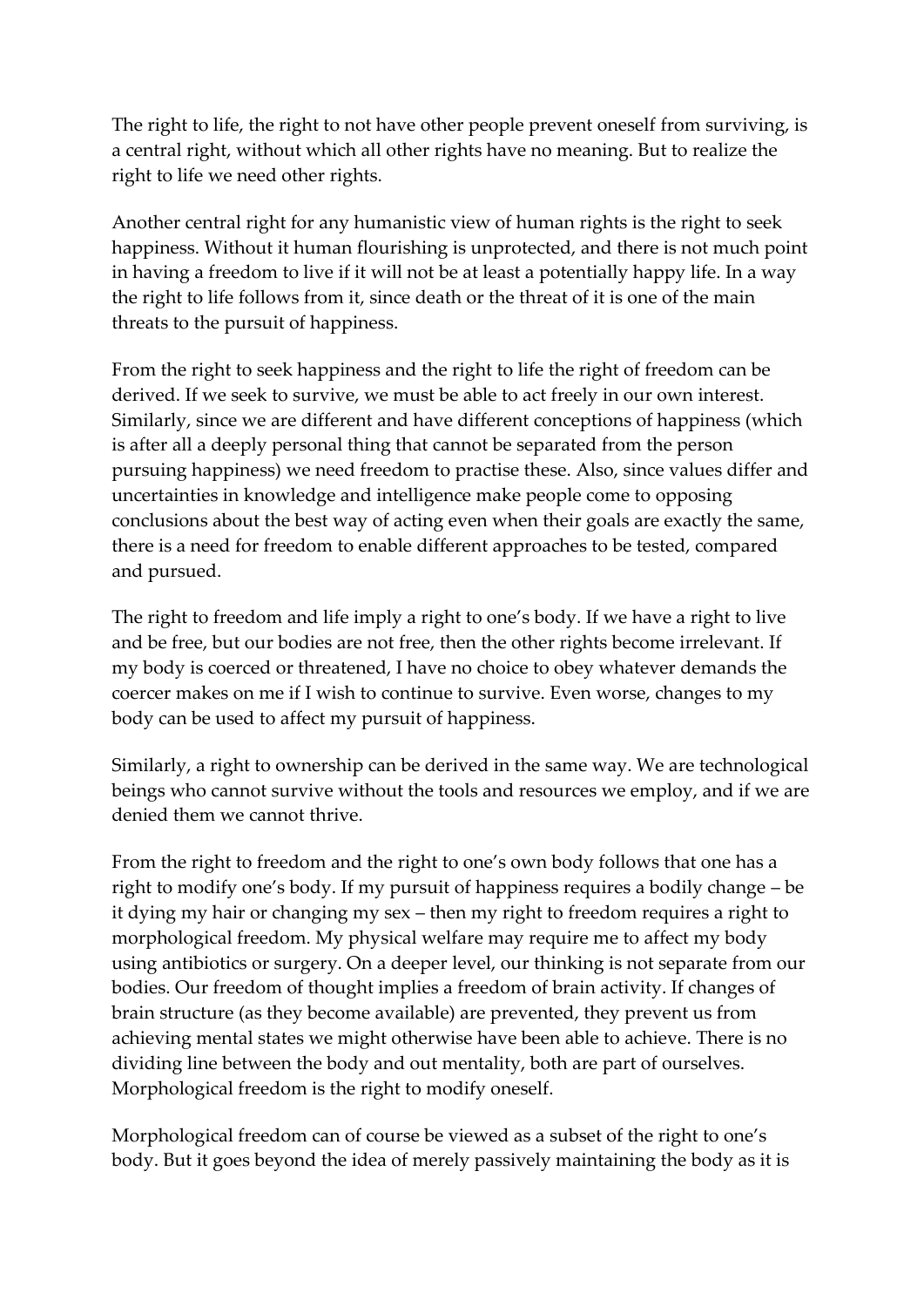and exploiting its inherent potential. Instead it affirms that we can extend or change our potential through various means. It is strongly linked to ideas of self ownership and self direction (More 98).

Morphological freedom is, like the others, a negative right. It is a right to be able to do certain things, but it does not in itself imply others are morally obliged to support exercise of it. It would after all be unreasonable to demand others to support changes in my body that they would not see as beneficial or even ethical according to their personal moral. If I want to have green skin, it is my own problem – nobody has the moral right to prevent me, but they do not have to support my ambition. Of course, other ethical principles such as compassion would imply a moral obligation to help, but I will here mainly concentrate on the skeletal rights framework.

As a negative right, morphological freedom implies that nobody may force us to change in a way we do not desire or prevent our change. This maximizes personal autonomy.

This talk will only deal with the basic case of informed consenting adults as regards to morphological change. There exist a number of special cases where volition becomes problematic, such as mentally ill people, pre-persons or deliberate changes in the motivational systems of the brain. That these cases are troublesome cannot be held as an argument against morphological freedom or any other freedom, since any ethical system will have its limits and messy borderlands. What is important is how well the general principle can be applied, and if it can be adapted with as little contrivance as possible to the special cases. In the case of this kind of rights ethics many liberal thinkers have analysed the rights of deranged persons, embryos or the dead (c.f. Nordin 92).

In current debate and legal systems the right to one's body and morphological freedom has been divided into a large number of subject fields, weakening the underlying right. Debates rage about medical privacy, women's right to their bodies, doping, reproductive rights, euthanasia and the appropriateness of various medical procedures while largely ignoring that they are all based on a common issue: our right to modify (or allow others to modify) our bodies in various ways. It is important to assert the underlying unity before looking at the various special cases and considerations that have to go into the different issues. Otherwise there is a risk that the right to one's body and morphological freedom will vanish from the ethical debate, to be replaced by a patchwork of largely independent ethical judgements with no overall coherence. In the face of rapid technological and social change we need robust basic ethical principles to build on.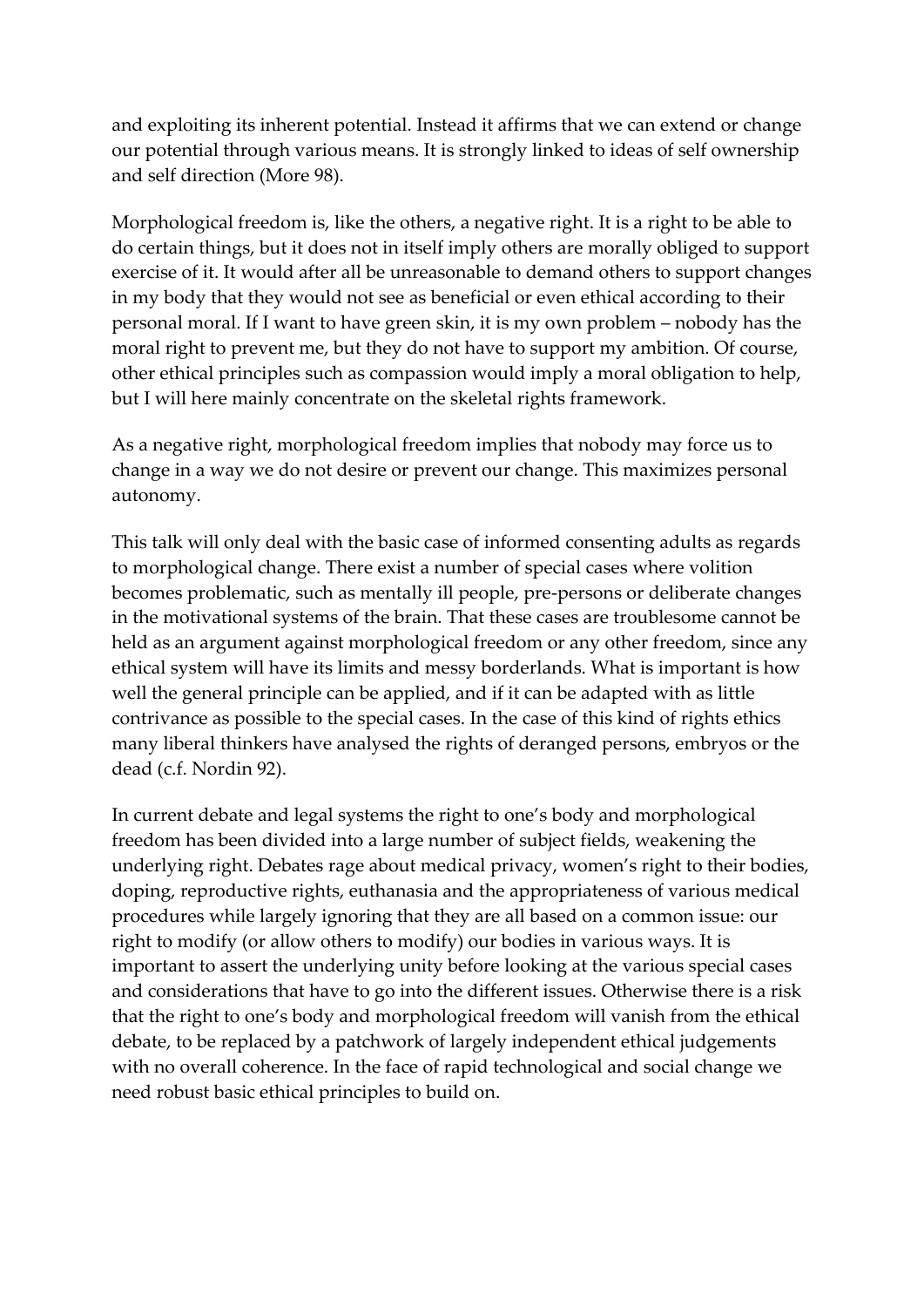# What possibilities do we see today and tomorrow?

Being technological animals we have a long tradition of both integrating artificial components into ourselves or our personal space, as well as deliberately modifying ourselves to fit personal or cultural aims (Weber 00). Clothing, ornamentation, cosmetics, tattoos, piercing and plastic surgery have all long traditions. They have mainly been intended to affect our appearance and social impression, rather than actual bodily functions.

Today we have the technological means to modify functions in addition to appearance, making morphological changes far more profound. Various chemical methods of adjusting or enhancing physical or mental efficacy exist and many more are under development (Sandberg 97). Sex changes have gone from something extremely rare and outrageous to something still rare, but merely unusual (it was amusing to notice that when asked few in the 2001 audience even *remembered* the transsexual Israeli artist Dana International, who in 1998 won in the Eurovision song contest).

We are already seeing suggestions for human genetic modifications (either somatic or germline) for not just treating disease but to enhance quality of life through increased DNA repair, decreases in age-related muscular decline, cancer and AIDS prevention as well as possibly cognitive enhancements (Stock & Campbell 99, Migliaccio et al 99, Tang et al 99, Barton-Davis et al. 98). While implants are currently only used for treating illness, it seems reasonable to assume that implants for preventing illness or enhancing health or other functions are possible, for example ways of maintaining or controlling homeostatic functions and interfacing with external information sources.

In the past medicine was mainly curative and palliative. Today there is an emphasis of preventative medicine. But the edges are being blurred between the areas. A more heath conscious public is integrating preventative medicine in the form of exercise, nutrition and functional food into their lifestyle. Methods intended for one field, such as hormone replacement therapy, can be applied to enhance quality of life outside the field. Techniques are rapidly becoming cheaper and available to more people. We are rapidly approaching a time where there is not just curative, palliative and preventative medicine, but also augmentative medicine.

Technology and morphological freedom go hand in hand. Technology enables new forms of self-expression, creating a demand for the freedom to exercise them. The demand drives further technological exploration. It is not just a question of a technological imperative, but a very real striving of people towards selfactualisation.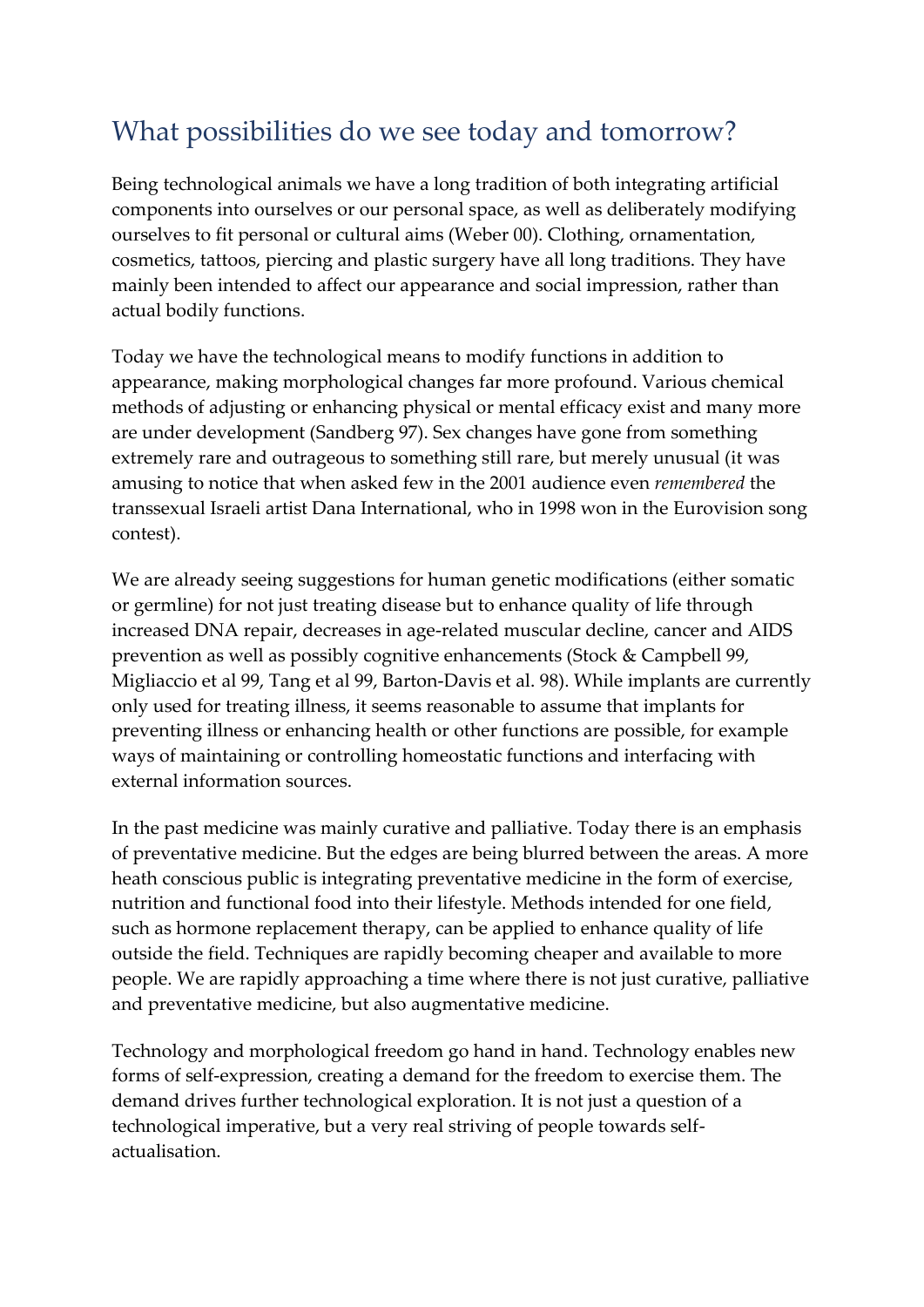# Morphological freedom and society

It should be noted that morphological freedom is not atomic. Although it has been stated, as is common with a rights ethics, from the perspective of individuals, morphological freedom is part of human interactions. That individuals have rights does not absolve them from their obligations to each other or their need of each other. But these obligations and needs cannot ethically overrule the basic rights. No matter what the social circumstances are, it is never acceptable to overrule someone's right to life or morphological freedom. For morphological freedom – or any other form of freedom - to work as a right in society we need a large dose of tolerance.

Morphological freedom doesn't threaten diversity, as has been suggested repeatedly by critics of genetic modification or other forms of physical modification, but in my opinion would have quite the opposite effect.

Today we see in western societies an increasing acceptance and cherishing of individual self-expression and diversity (Brin98, Weber00). Although peer pressure, prejudices and societal biases still remain strong forces, they are being actively battled by equally strong ideas of the right to "be oneself", the desirability of diversity and an interest in the unusual, unique and exotic. These ideas are being expressed through organisations and institutions that are affecting our culture in pervasive ways (Brin 98).

If new tools for expressing individuality and uniqueness become available, there are always some people willing to embrace them regardless of risks and societal condemnation, just as there are always others who refrain from them for different reasons, including wanting to retain their individuality. While a large majority may chose practical or popular tools, be they telephones or plastic surgery, that only enhances the self-definition of those who refrain from them, which is attractive to a noticeable fraction of people. There is little risk in a diversity-valuing society that everybody is going to jump on a bandwagon, because we also value the critics, conservatives and opponents highly (Brin 98).

It is sometimes argued that morphological freedom, for example genetic therapy, would increase class differences, possibly leading to a strongly stratified world of haves and have-nots. This argument is based on the assumption that any morphology changing procedures are going to be costly and remain so. However, this is not borne out in economic experience where the costs of technology in general decrease exponentially compared to the average wages. In addition the rate of technological diffusion is getting faster, both within western societies and between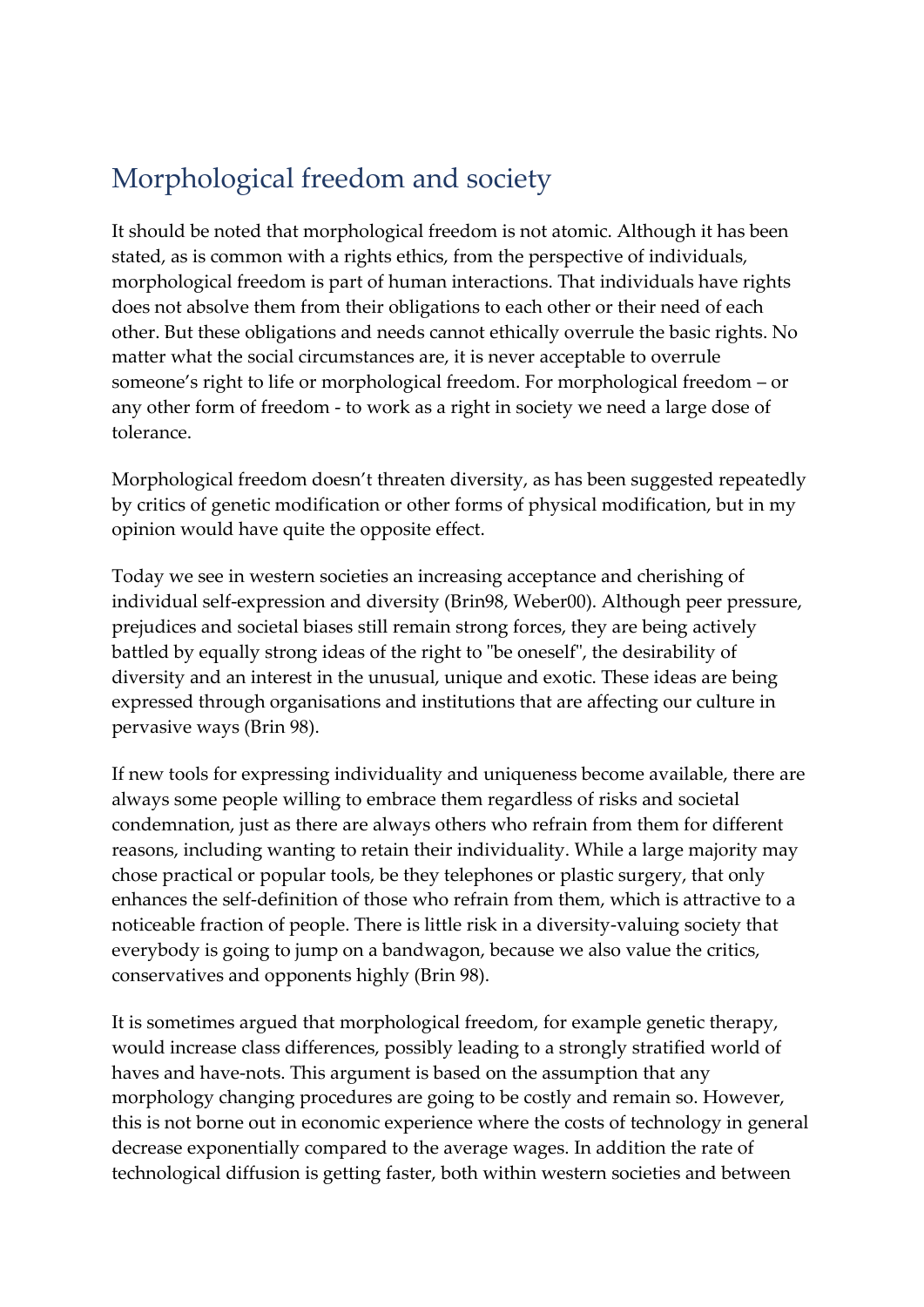rich and poor societies. Especially regarding technologies that may affect future generations such as germline therapy or life extension it is important to remember that the time constant of technology diffusion appear to be much shorter than the human generation time. Issues of value differences may be far stronger determinants of inequalities, in addition to regulations artificially keeping prices up. The best way of making actual morphological freedom an option is not to restrict it, but rather to encourage the use and development of it among a wide variety of people.

# Why do we want it?

Why do we want morphological freedom? As has already been suggested, humans have an old drive for self-creation through self-definition. It is not done just through creating narratives of who we are and what we do (Hardcastle 01) but by selecting aspects of our selves we cultivate, changing our external circumstances and physical bodies (Weber 00). We express ourselves through what we transform ourselves into.

This is a strong drive, motivating and energising us in many fields. From an evolutionary perspective it improves the fitness of an intelligent being if that being actively seeks to explore and achieve its potential rather than passively wait until a need or circumstances arise. The highly pleasurable flow state we experience when we are doing (to us) purposeful and challenging tasks (Csíkszentmihályi 90) might be an evolved incentive towards self-improvement. Since self-definition is often challenging and by its nature intensely personal, it is not surprising that it is deeply motivating to most people.

A common criticism against ideas of morphological freedom is that there exists a natural human nature that is disrupted by morphological freedom. But even if one accepts the idea of a particular human nature this nature seems to include selfdefinition and a will to change as important aspects; a humanity without these traits would be unlike any human culture ever encountered. It is rather *denying* these traits to oneself or others that would go against human nature. Also, there is no contradiction in having a nature that implies a seeking of its own overthrow; it would rather be a transitory nature that would change as humans change.

Another kind of reason for morphological freedom is practical benefits. Although people have a broad range of views and personal projects, a sizeable fraction experience various forms of self-transformation as beneficial for their personal lives. It may range from improvements in health or life quality to specific desires such as enhanced skills.

We change as humans not because we are unhappy about who we are, but rather because we desire to become better. Self-transformation is not a search for some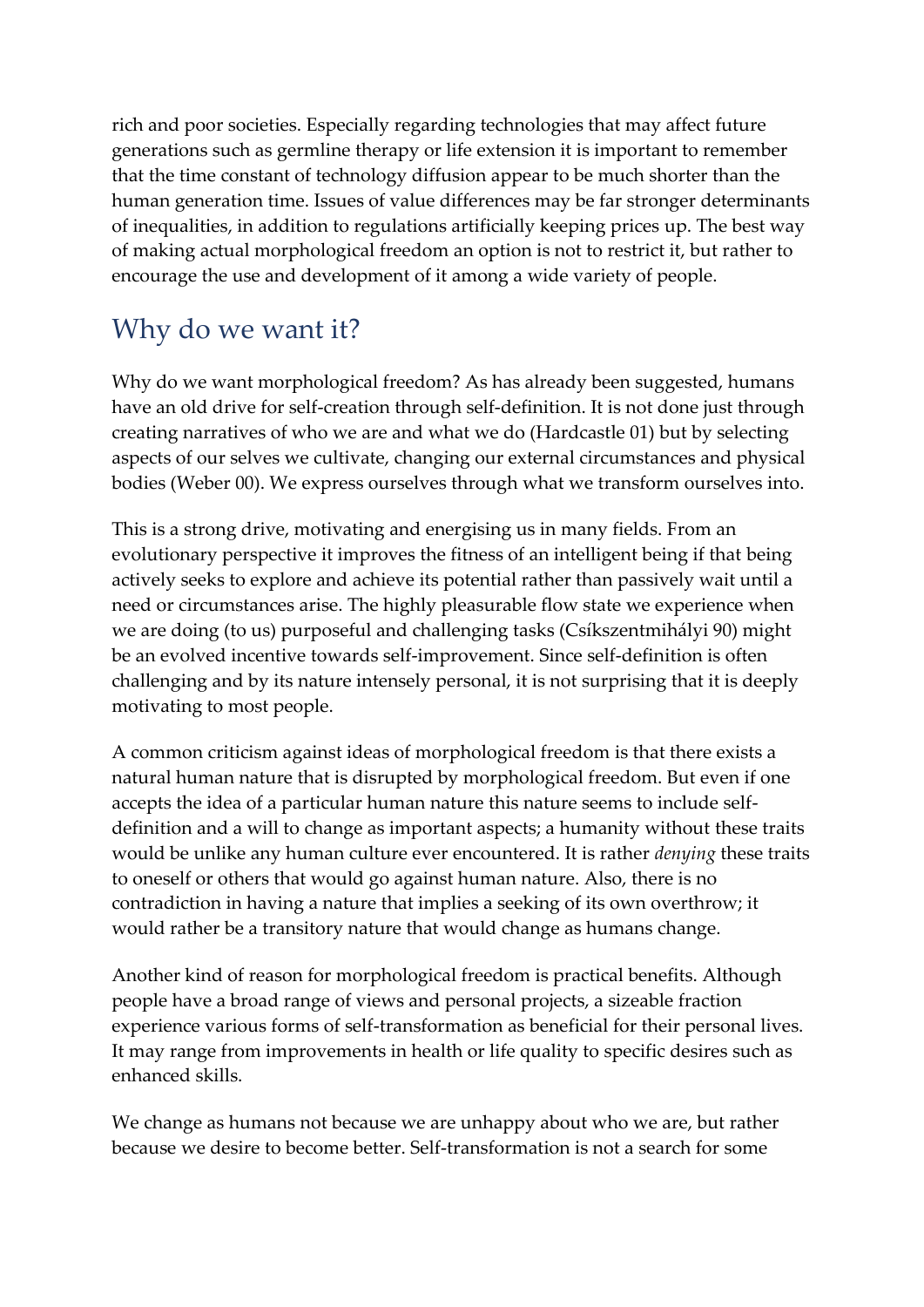imaginary state of perfection, as is sometimes suggested, but rather an open-ended process. As we grow as people our ideals and values also grow and change.

# Why do we need morphological freedom?

Just as there are positive arguments for morphological freedom, implying why it would be beneficial to regard as a basic human right, there are also negative arguments showing why not accepting morphological freedom as a basic right would have negative effects.

A strong negative argument, possibly the most compelling argument for the acceptance of morphological freedom as a basic right that may not be infringed, is to protect from coercive biomedicine.

Many have expressed fears that technologies such as genetic modifications would be used in a coercive manner, enforcing cultural norms of normality or desirability. Preventing the development of technology cannot hinder this efficiently, since the technology is being developed for a large number of legitimate reasons on a broad front in many different cultures and jurisdictions. But misuse can be prevented by setting up strong ethical safeguards in our culture and institutions.

Seeing morphological freedom as a basic right is one such safeguard. If it is widely accepted that we have the right to control how our bodies are changed both in the positive sense (using available tools for self-transformation) and in the negative sense of being free to not change, then it becomes harder to argue for a compulsory change.

The desirability to many of the possibilities allowed by morphological freedom also helps support the right to not change, as people see that they are two sides of the same coin. This can be compared to purely negative expressions, such as the statement in the UNESCO Declaration on the Human Genome and Human Rights that children have the right to be born with an unmodified genome. In this example there is already an inherent conflict between the positive demand for giving children the best possible health that is mentioned elsewhere in the document and the negative right. The positive demand is sometimes expressed through in utero surgery for certain congenital defects, a process that changes the body and the potential person far more than any present form of genetic modification could hope to achieve. (see Mauron & Thévoz 91 and Stock & Campbell 99 for further debate and criticism of the genetic heritage concept)

If protection from coercion and ill-advised procedures is the only goal of laws and norms, then they will only gain support proportional to how strongly people feel their rights are being threatened. As various potentially transforming technologies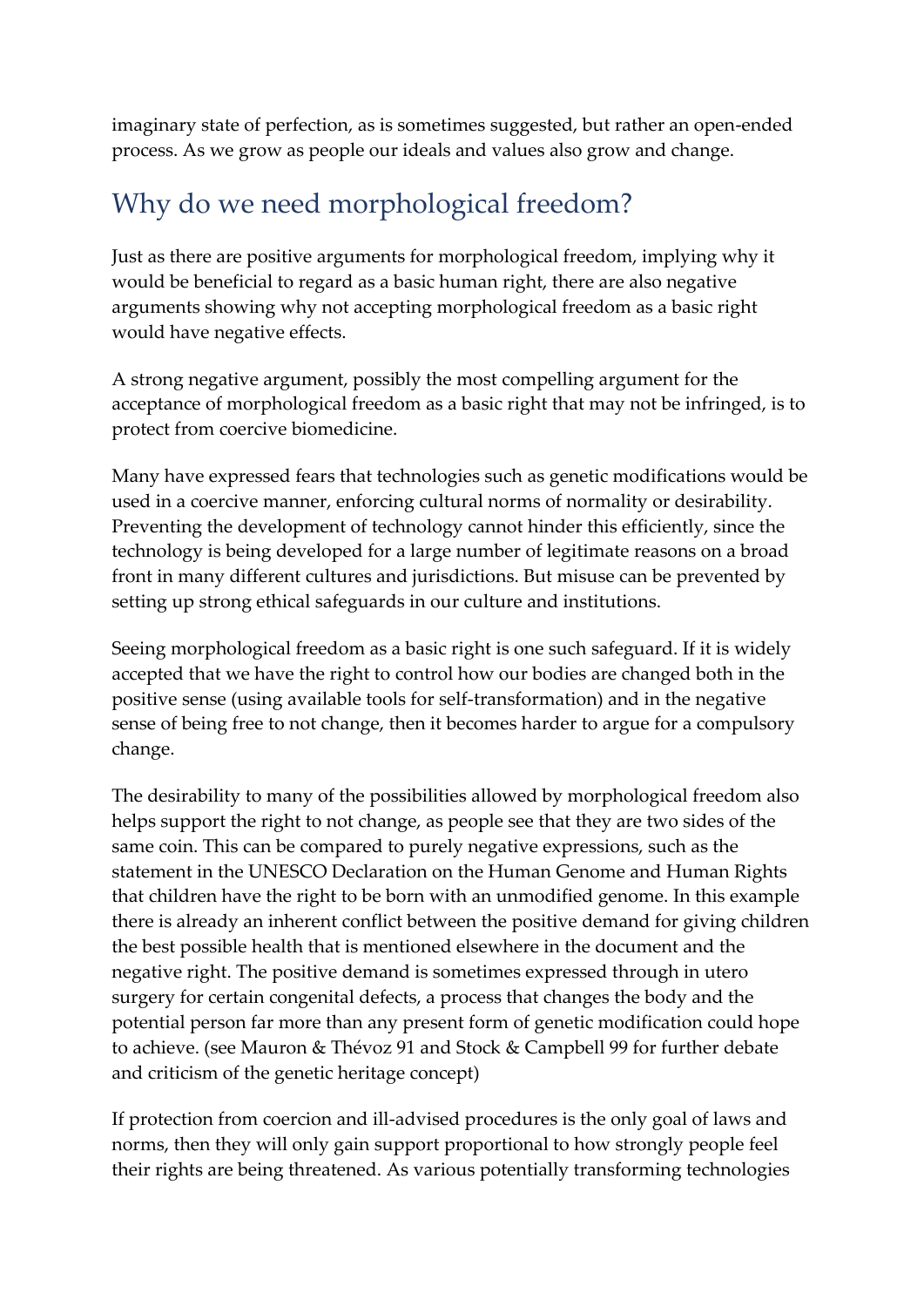become available, common and eventually familiar, it is very likely that the familiarity would erode the fear and suspicion that today underlie many bans on applying new biomedical procedures leaving very little support for these regulations, even when they provide a protection against real possibilities of abuse. However, if the regulations are instead based on both the positive and negative aspects of morphological freedom, then they gain continually renewed relevance as they are being supported both by the desire to prevent abuses and the desire to reap the benefits from the technologies.

Without morphological freedom, there is a serious risk of powerful groups forcing change upon us. Historically the worst misuses of biomedicine have always been committed by governments and large organisations rather than individuals. The reason is simply that centralised power broadcast error: if the power makes an erroneous or malign decision, the decision will affect the lives of many individuals who have little recourse against the power and the consequences will encompass the whole of society. Individuals may make mistakes equally often, but the consequences remain on the individual level rather than affecting society as a whole. It hence makes sense to leave decisions on a deeply personal ethical level to individuals rather than making them society-wide policies. Global ethical policies will by necessity both run counter to the ethical opinion of many individuals, coercing citizens to act against their beliefs and hence violating their freedom, and also contain the temptation to adjust the policies to benefit the policymakers rather than the citizens.

As an example, we can imagine that in a near future treatments exist to restore function to many currently handicapped people. In countries with national health care systems it becomes very tempting for cost-conscious government officials to reduce costs by curing people – being handicapped is a very expensive "lifestyle" from the perspective of the official.

There clearly exist many people who deeply wish to be cured from various disabilities. But there are also many people who over time have become used to them and instead integrated them into their self-image. The investment of personal growth and determination necessary to accept, circumvent or overcome a disability is enormous. Suggesting a cure to them implies a change to themselves on a far deeper level than just "fixing" a broken tool, and quite often is experienced as an attack on their human dignity.

The government official would from his perspective do society good by enforcing a cure. But he would deeply violate the self-image and autonomy of a large number of people in doing so. In a society where individual freedom is not viewed as essential, such a violation would be acceptable.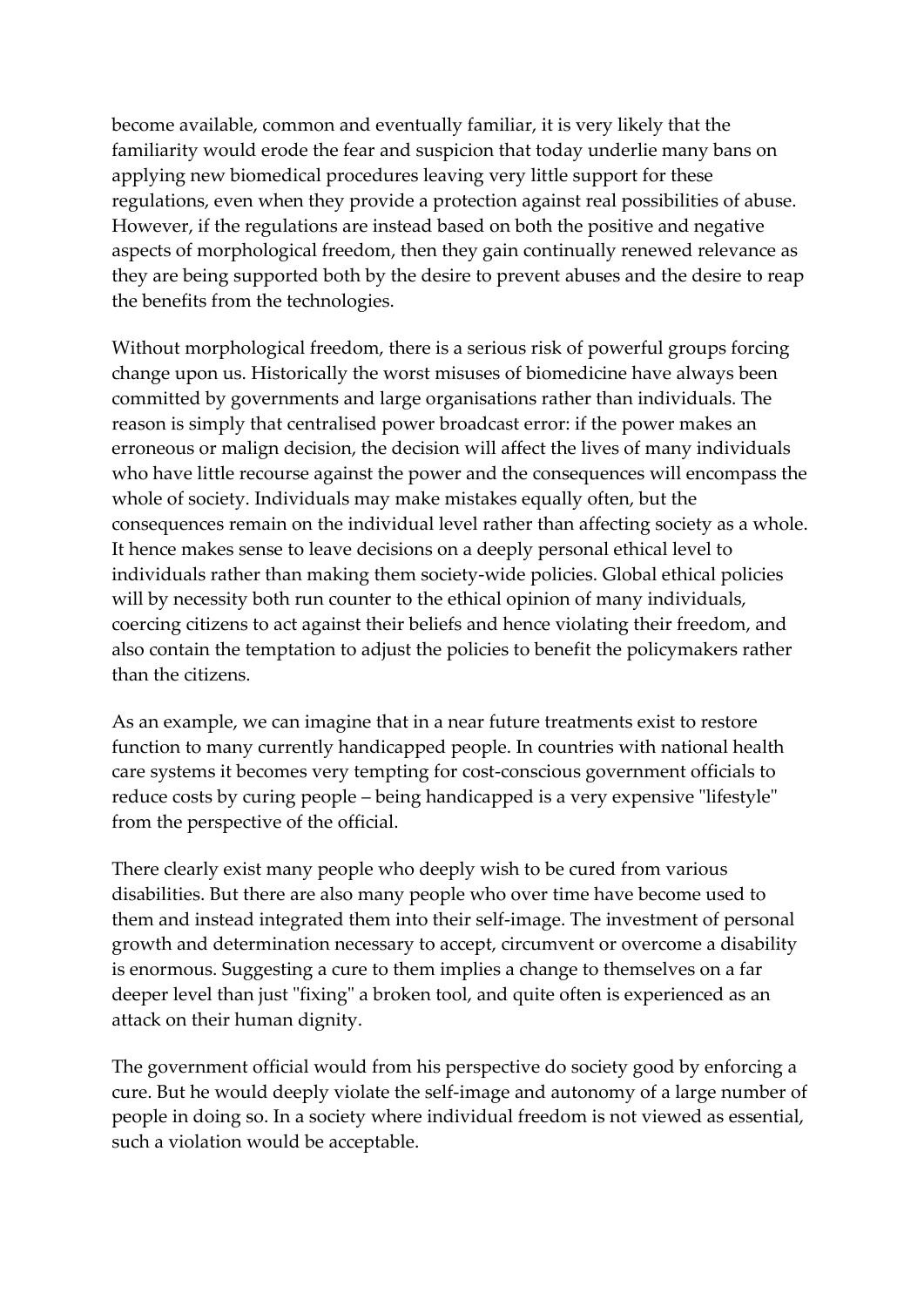A simple ban of coercive medical procedures would not be enough, even if it is better than nothing. The reason is that it does not imply any right to have an alternative body or protect differently bodied people. The official could encourage "normal" bodies through various means, including officially pronouncing disabled people who did not change as irresponsible and wasting public resources. Without any protection of the right to have a different body, both in the legal sense to prevent discrimination and in the ethical sense as a part of public ethics guiding acceptance and tolerance, the disabled would be in a very disagreeable situation.

It should be noted that the disability movement have been strong supporters of right to determine one's body just for this reason. This seems to be a natural point of agreement between transhumanists and the disability movement which might prove fruitful in future debate. The postmodern critique of the normal body also support the right to be differently bodied, although in this case rather by dethroning normality than by supporting any ethical project.

It might be argued that what is needed here is merely the protection of those whose bodily state are the result of accidents and illness, rather than the full morphological freedom I have discussed. But as the lines blur between curative and augmentative treatments, self-expression moves further into the realm of self-transformation and treatments that might be desirable by some people but not others (such as cochlear hearing implants or genetic therapy) become more available, it becomes increasingly hard to define what constitutes a natural body and what is a body modified in a volitional way. Attempting to set up regulations based on any such distinction will lead to a situation where the dividing line is constantly challenged due to new technological advances, experienced as arbitrary and not protecting people in need of protection. Taking the step to full morphological freedom creates a far simpler ethical guideline, which both protects those who do not wish to change, those who are differently bodied and those wanting to change their bodies.

#### Morphological Freedom and Future Healthcare

The health official example points at a relevant issue regarding health care in the future. As new and often initially expensive biomedicine becomes available it is not obvious what to make available in national health care. The blurring of the lines between curative and augmentative medicine compounds the issue.

As an example, at the time of writing the earlier subsidies of Viagra and Xenical treatments in Sweden have been withdrawn as they are regarded as "lifestyle medication" rather than normal medication. However, it is possible to be granted exception for this, but the Cabinet will handle the case! This not only makes the details of the case public according to Swedish law, but also puts politicians rather than medical professionals in the position to judge the medical needs of a person.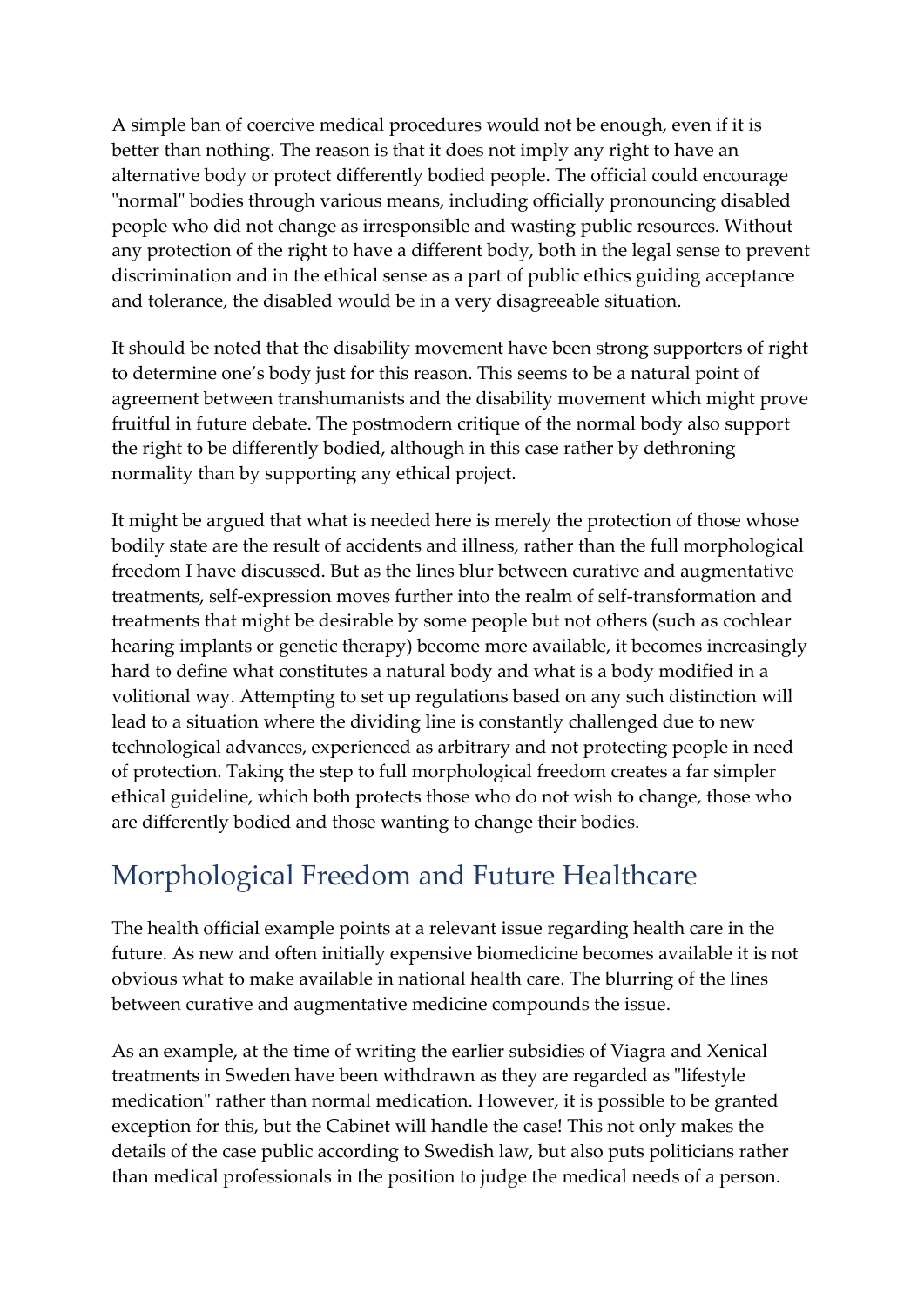This odd situation will unfortunately likely become more and more common as traditional health care must deal with ever more advanced options for morphological change. Even without a public or legal acceptance of morphological freedom the mere existence of such options will force health care systems to consider them.

Morphological freedom implies that health care systems must be able to deal with not just wishes for health but different *kinds* of health. Since the purpose of health care is to be life enhancing but the amount of resources is always finite, the allocation issue is a dilemma. It might be possible to define a baseline health everyone is entitled to, with further treatments left to the private sector. Voucher systems might entitle to a certain amount of health care, and so on. These issues are complex and controversial, but not unsolvable. Although to my knowledge there does not exist any health care system – private or nationalised – that is unanimously agreed to work well, societies can and do reach more or less workable compromises. Morphological freedom just adds another factor to this issue.

Morphological freedom implies the need to redefine concepts of health and illness.

A possible model for how to do this might be the volitional normative model of disease of Robert Freitas, which implicitly includes morphological freedom. In the volitional normative view health is the optimal functioning of a biological system. Normal and optimal function is defined from the patient's own genetic instructions rather than by comparing with the rest of the population or some Platonic ideal of function, making health something individual. The physical condition of the patient is viewed as a volitional state, and the desires of the patient are crucial elements in the definition of the health. Disease is a failure of optimal functioning *or desired functionality* (Freitas99).

This fits in well with the new view of patients not as clients but rather as customers. Patients participate in the health process as active partners rather than passive subjects of the physician. Emphasising this new view and shoring it up with a strong system of individual rights will likely help people gain access to individually life enhancing tools and to avoid or at least counteract the paternalism that is currently common in healthcare.

# Conclusions

I have sketched a core framework of rights leading up the morphological freedom, showing how it derives from and is necessary for other important rights. Given current social and technological trends issues relating to morphological freedom will become increasingly relevant over the next decades. In order to gain the most from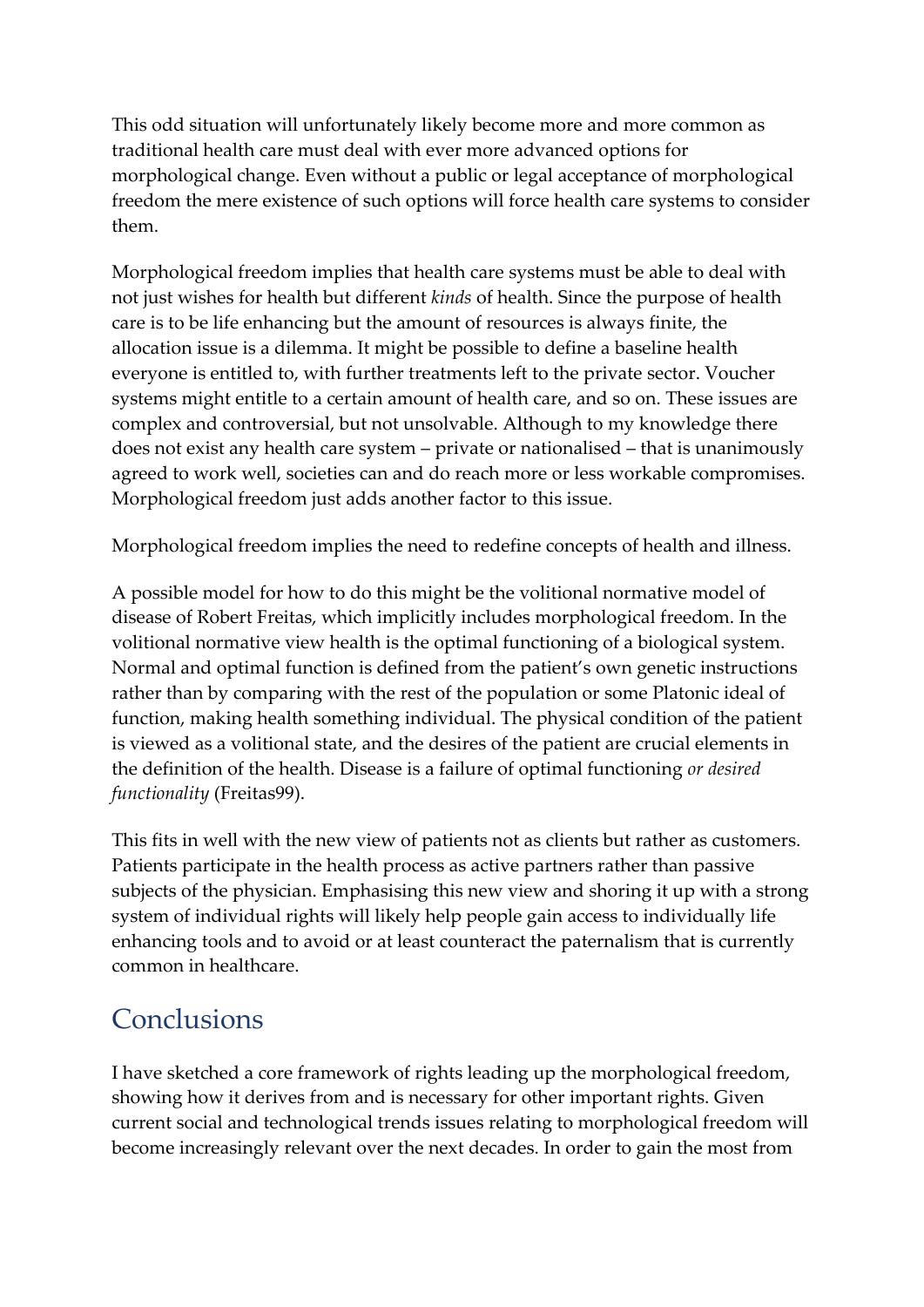new technology and guide it in beneficial directions we need a strong committment to morphological freedom.

Morphological freedom implies a subject that is also the object of its own change. Humans are ends in themselves, but that does not rule out the use of oneself as a tool to achieve oneself. In fact, one of the best ways of preventing humans of being used as means rather than ends is to give them the freedom to change and grow. The inherent subjecthood of humans is expressed among other ways through selftransformation.

Some bioethicists such as Leon Kass (Kass 01) has argued that the new biomedical possibilities threaten to eliminate humanity, replacing current humans with designed, sanitised clones from Huxley's *Brave New World*. I completely disagree. From my perspective morphological freedom is not going to eliminate humanity but to express what is truly human even further.

#### References

Elisabeth R. Barton-Davis, Daria I. Shoturma, Antonio Musaro, Nadia Rosenthal & H. Lee Sweeney, Viral mediated expression of insulin-like growth factor I blocks the aging-related loss of skeletal muscle function, *Proc. Natl. Acad. Sci. USA*, Vol. 95, pp. 15603--15607, December 1998

David Brin, *The Transparent Society*, Perseus, Reading, 1998

Mihalyi Csíkszentmihályi, Flow: the psychology of optimal experience, 1990

Robert A. Freitas Jr., *Nanomedicine*, Vol 1, Landes Bioscience, Austin, 1999

Valerie Gray Hardcastle, The Development of the Self*, Journal of Cognitive Systems Research* 1 (2001) 77- 86

Leon R. Kass, Preventing a Brave New World, *The New Republic*, 05.21.01

Tibor R. Machan, *Freedom Philosophy,* Timbro*,* Stockholm, 1987

Mauron, A., Thévoz, J. "Germ-line engineering: a few European voices." *The Journal of Medicine and Philosophy* 16: 649-666 1991

Enrica Migliaccio, Marco Giorgio, Simonetta Mele, Giuliana Pelicci, Paolo Reboldi, Pier Paolo Pandolfi, Luisa Lanfrancone & Pier Giuseppe Pelicci, The p66shc adaptor protein controls oxidative stress response and life span in mammals. *Nature*, vol 402, 309-313 1999

Max More, [Self-Ownership: A Core Extropian Virtue,](https://web.archive.org/web/20140330153129/http:/www.maxmore.com/selfown.htm) *Extropy Online*, January 1998.

Ingemar Nordin, Etik, Teknik & Samhälle: Ett Rättighetsetiskt Alternativ, Timbro. Stockholm 1992